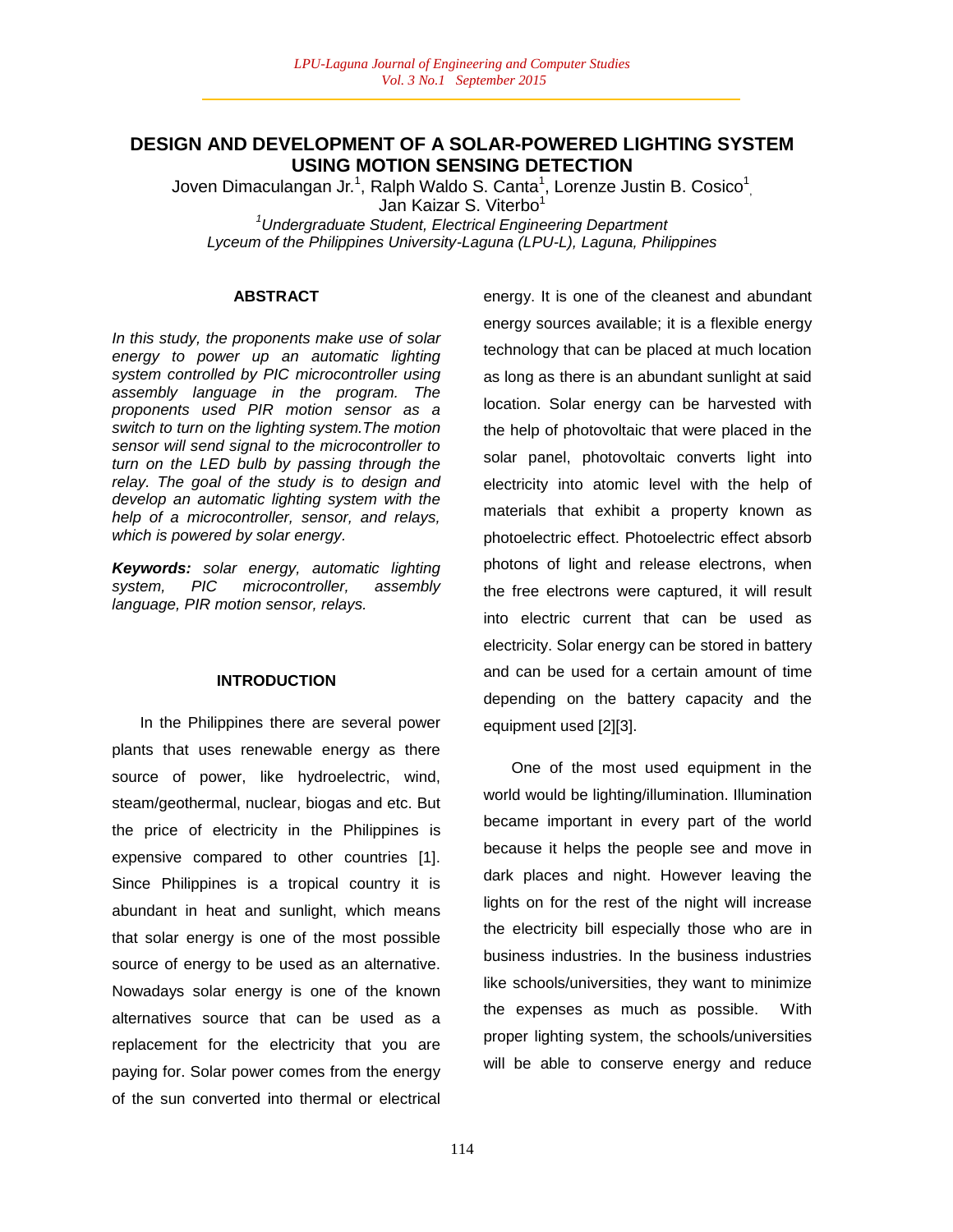their electrical bill which will help the schools/universities to minimize their expenses.

At the present days, sensors had become more popular applying to many field of applications like Agriculture, Automotive, Civil Engineering (Construction), Domestic (Appliances), Distribution (Commerce, Finance), Environment (meteorology, security), Energy (Power), Information (Telecommunication), Health (Medicine), Marine, Manufacturing Recreation (Toys), Military, Space, Scientific Measurement, Transportation (excluding automotive) and Other. Sensor"s purpose is to respond to an input physical property called stimulus and change it into an electrical signal suitable with electronic circuits [4]. Sensors that detect moving objects are called Motion Detector. Motion Detector are usually integrated as part of a system that is mostly used for security, automated lighting control, home control, energy efficiency, and other useful systems. Motion Detectors that have a range of 15 feet (5 meters) are usually inexpensive while the specialized detection has more range than the inexpensive one it is expensive [5].

To make an automated lighting system that uses motion sensors and powered by solar energy design, a microcontroller is needed for the system"s programming. Microchip PIC® Microcontrollers is a microcontroller that have a powerful architecture, flexible memory technologies, comprehensive easy-to-use development tools, complete technical documentation and post design in-support through global sales and distribution. It comes with a performance range of 8-bit, 16-bit and 32-bit [6]. In this study the proponents will provide a lighting system that is powered by solar energy and uses a sensor to make the lights automatically turn on and off to conserve energy.

### *Objectives of the Study*

The main objective of this study is to design and develop an automated lighting system powered by solar energy.

Specifically, this study aims to:

- 1. design a lighting system powered by solar energy by the use of solar panels,
- 2. provide a lighting system controlled by PIC microcontroller and activated and deactivated by timer,
- 3. use motion sensor to identify the presence of motion in the detection area and transmit the signal to the PIC microcontroller and Use relays as a switch to trigger the lamp, and
- 4. test the prototype in LPU bridge that connects PHL building to JPL building.

## **METHODOLOGY**

### *2.1. Lighting System*

This thesis aims to design a lighting system that is automated by the use of motion sensor, and PIC microcontroller and at the same time powered by solar by the use of solar panel. Presented in Figure 2.1: General Diagram of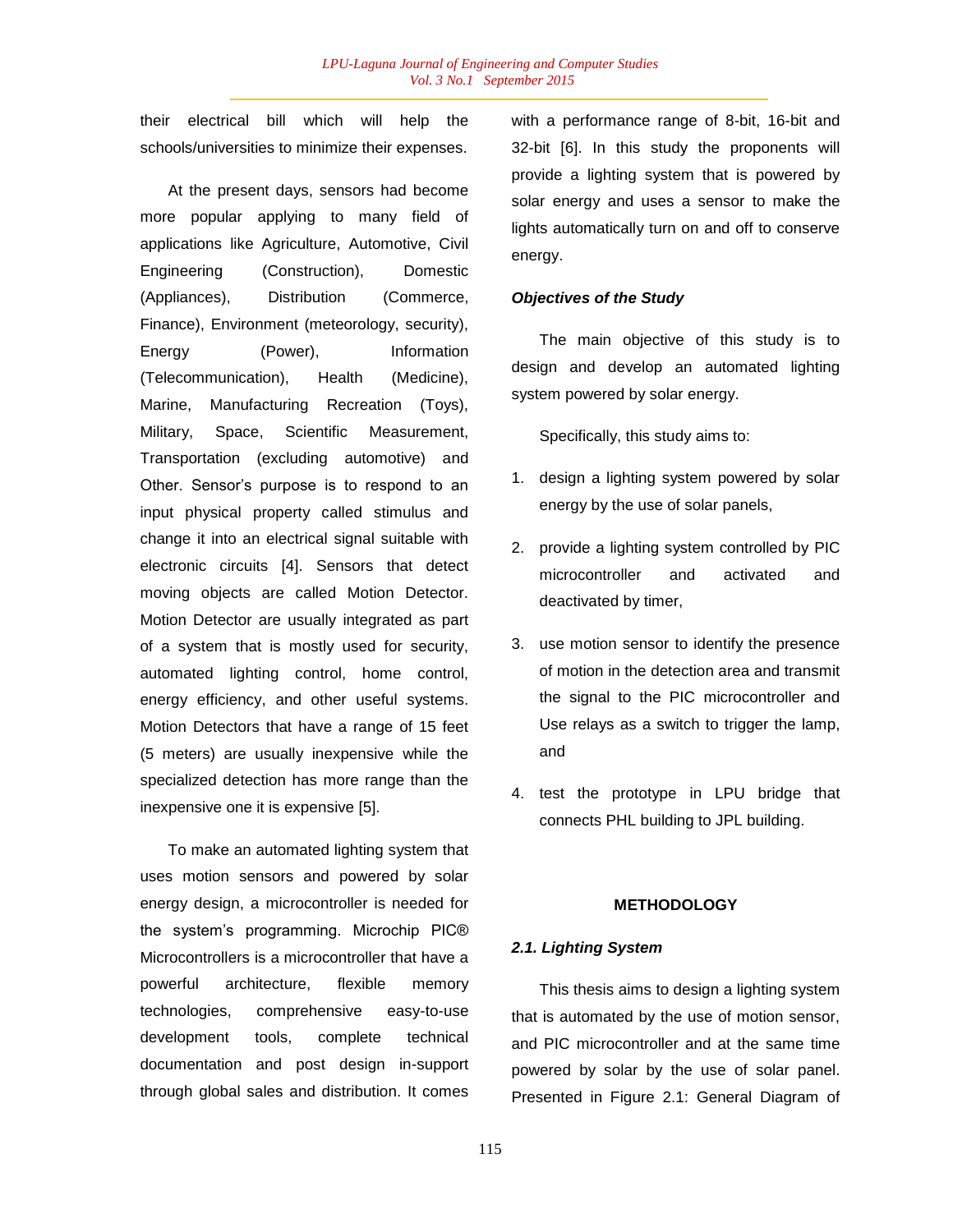the System below is the general diagram of the system.



**Figure 2.1 General Diagram of the System.**

In Figure 2.1 the proponents use solar energy as source. The Solar energy that comes from the sun will be converted to electrical energy by the use of Photovoltaic cells whose output is a DC voltage. In case the solar panel does not harvested enough energy to power the system the proponents prefer a backup energy source, the proponents prefer AC main power and by the use power supply / adaptor the AC voltage will be converted to DC voltage which is where the system works at.



**Figure 2.2 Selection of Source.**

The system is activated 24 hours, on 6:00 – 17: 59 the system is charging the battery, absorbing the solar energy and converting it to electrical energy by the use of photovoltaic cell, and on  $18:00 - 5:59$  the system is on the discharging mode, using the harvested power to power the LED lamps to use in lighting up the area and to make it possible the proponents introduced two relays.



**Figure 2.3 Flow Chart of the automated Lighting System**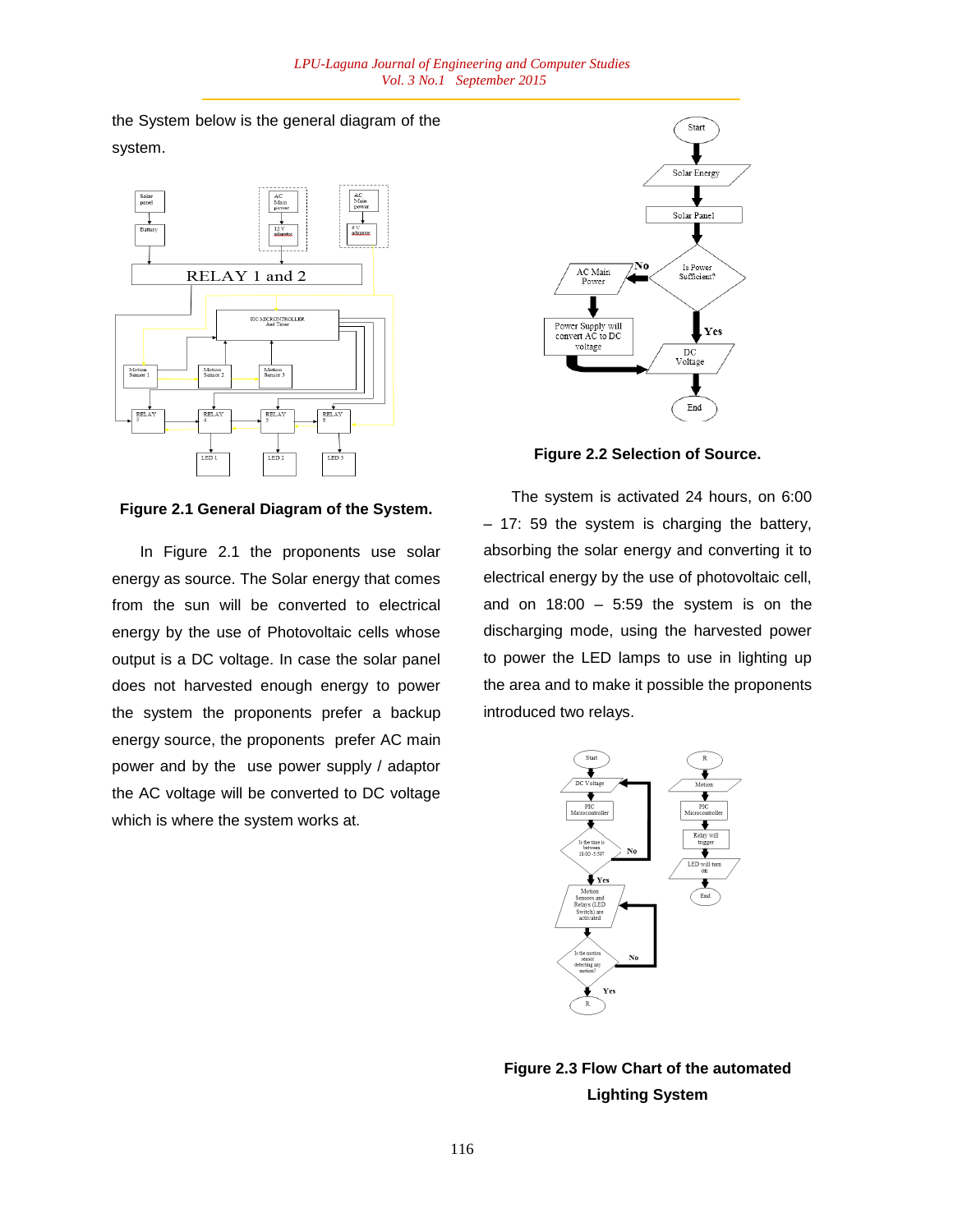This flow chart is concern about the switching of the LED lamp. The timer (also program in PIC16F84A) is set at 6:00 – 17:59 charging and  $18:00 - 5:59$  discharging mode. Once the system is on discharging mode, the switching of the LED lamp is on and done by the relays that connected to PIC microcontroller and Motion sensor, the motion sensor sends the signal to PIC microcontroller and the PIC microcontroller output will send to the relays and trigger the lamp depends on what the motion sensor sense. .The switching of the relay is programmed in the PIC microcontroller that is based to the desired algorithm by the proponents.

# **DESIGN CONSIDERATIONS**



# **Figure 3.1 Research Process Block Diagram.**

Figure 3.1 represents Waterfall Model which is a software developmental model that is used for the study, the events in sequence is shown blocks by blocks. The events shown in the Figure 4.1 will be shown and explain in the upcoming part of this chapter.

### *Identify the Problems and Objectives*

This study is an important part of the curriculum of the proponents which have the thesis adviser"s approval. The proponents have three topic prepared which the thesis adviser will pick only one from the three topics prepared by the proponents. The proponents made objectives out of the topic chosen and identify the problems of the said topic. The objectives will be set as the guideline of the study to achieve the desired output of the study.

# *Define and Design the System Requirements*

The proponents have gathered data from the some research studies and some related literatures to make a design of a lighting system which functions according to the objective of the study. The proponents will show the system operates and what is the function of the components in the system.



# **Figure 3.2Block Diagram of the Lighting System.**

Figure 3.2 shows and represents the general block diagram of the whole system. It shows the interconnection of different components and how the system will operate. Figure 4.2 shows that there are two source for the lighting system one is the solar panel which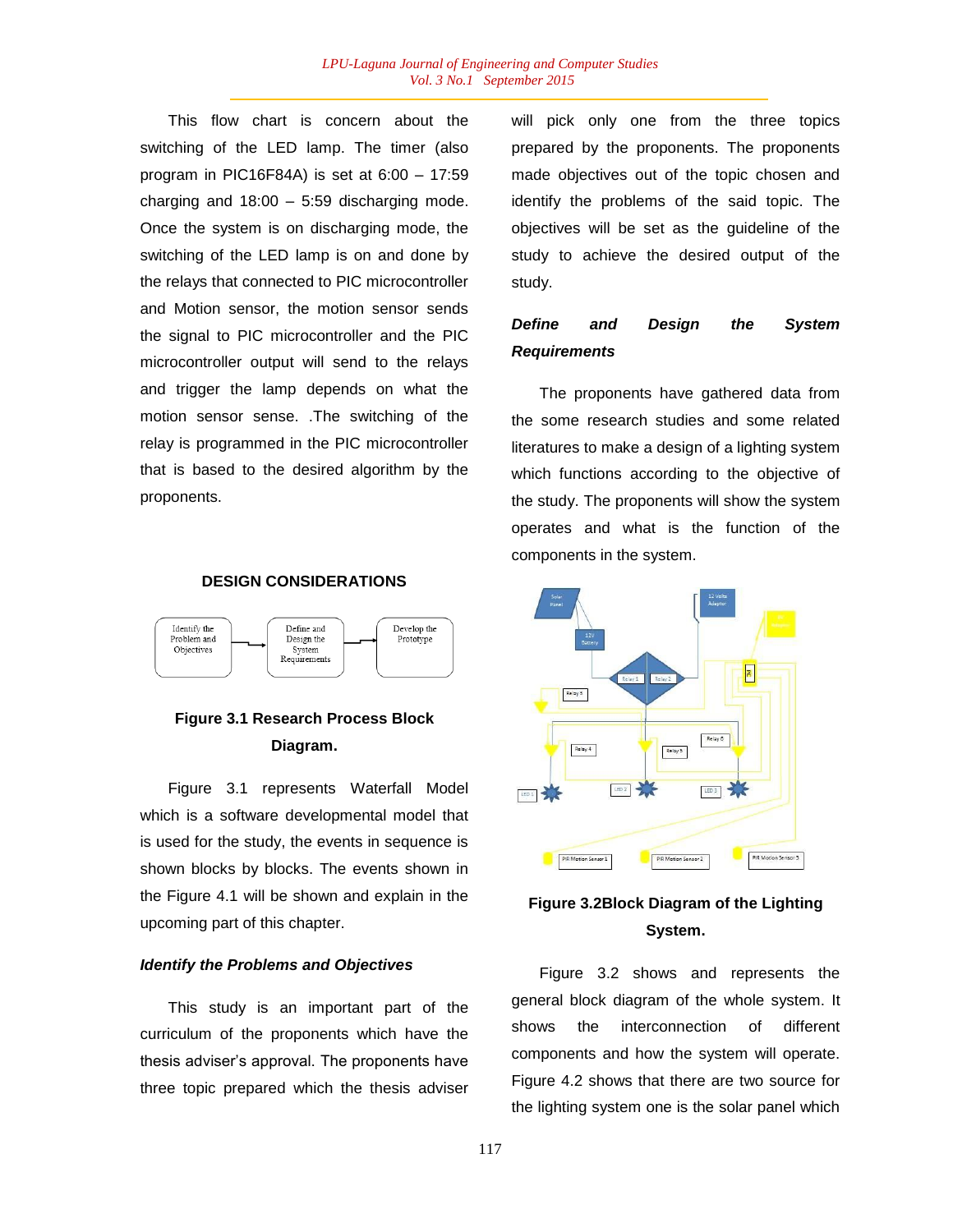harvest solar energy and the other is 12 volts adaptor which is connected to ac power outlet. Solar panel is used to charge the 12 volts 12 ampere-hour battery which is the primary source of the lighting system. The 12 volts adaptor which is connected to ac power outlet is the secondary/ backup source which is used if the battery doesn"t have enough charge to operate the system. Figure 4.2 shows that 12 volts battery is connected to Relay 1 while the 12 volts adaptor is connected to Relay 2, selecting source is the function of the two relays in Figure 4.3 the selection of source will be explained. Figure 4.2 also shows that the PIC microcontroller (PIC16F84A) is also powered by a 12 volts adaptor which is connected to ac power outlet.

Figure 3.2 shows that the system main source comes from the 12 volts battery which is charge by a solar panel and the back-up source from 12 volts adaptor which is connected to ac power outlet, however the system is controlled by the PIC core which is also powered by 12 volts adaptor connected to ac power outlet.





**Figure 3.3 Selection of Source.**

The Figure 3.3 shows the function of relay 1 and relay 2, once relay 1 and relay 2 energized the relay will trigger. In left side of figure 4.3 relay 1 and 2 is energized and triggered by battery having enough energy to power the load. The two relays switch from normally closed to normal open that's why connection from battery to the load connects. In the right side of figure 4.3 shows that if the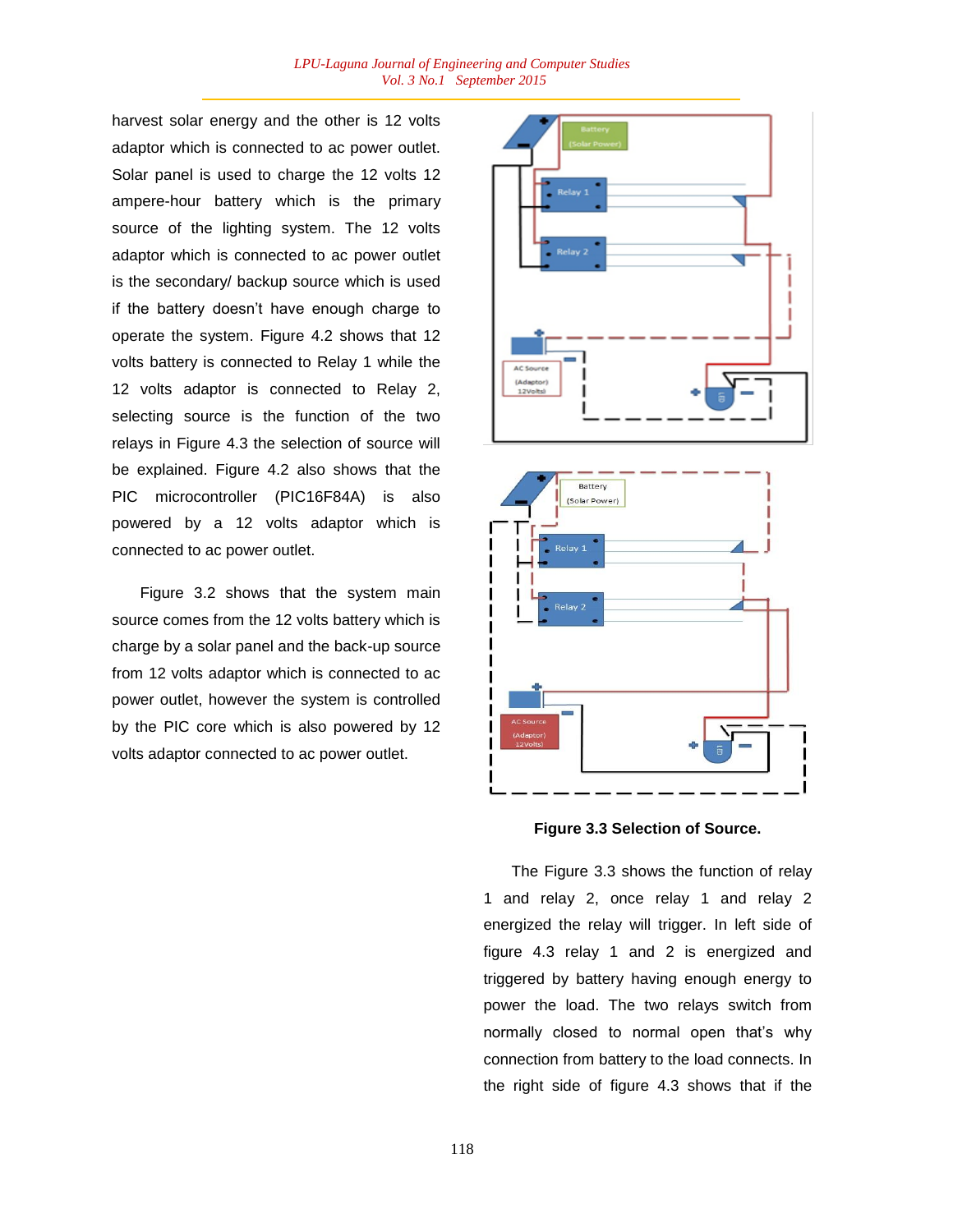battery doesn"t have enough energy to power the load the two relays doesn"t energized and switch from normally open to normally closed it remains normally closed and connection from ac main power to the load remains. To show how the system works, the proponents made a flow chart illustrating how the system operates.



# **Figure 3.4 Flowchart of the Lighting System's Operation.**

Figure 3.4 shows the process how the PIC core controls the system and how it works. The system starts when the PIR Motion Sensor 1, 2 or 3 sense motion from someone passing by, the PIR will sense the temperature change and will send a digital signal to the microcontroller/PIC core. After the PIC core received the signal, it will then transmit the signal to Relay 3, 4 or 5 that will turn on LED 1, 2 or 3 depending on the PIR Motion that sends the signal to the PIC core.

### *Develop the Prototype and the Software*

This stage shows the hardware components that is used in the system. It also shows the software which is the program used in the system. In hardware, the proponents will show the circuit used to build the PIC core and the relay used in the system. While in the software, it will show the program used that is inputted in the PIC microcontroller (PIC16F84A).

# *Hardware*

# $\sqrt{6}$ 4 a ale  $......$

**PIC core Circuit**

### **Figure 3.5 Circuit of PIC Core.**

The Figure 3.5 is the circuit used to make the PIC core that is used to control the system that will turn on and off the light automatically. The microcontroller used is in the PIC core is PIC16F84A.

### *Software*

### **Pole 1 and pole 3**

On this program the algorithm of pole no.1 and pole no.3 is include, the algorithm is once the motion sensor sense motion the motion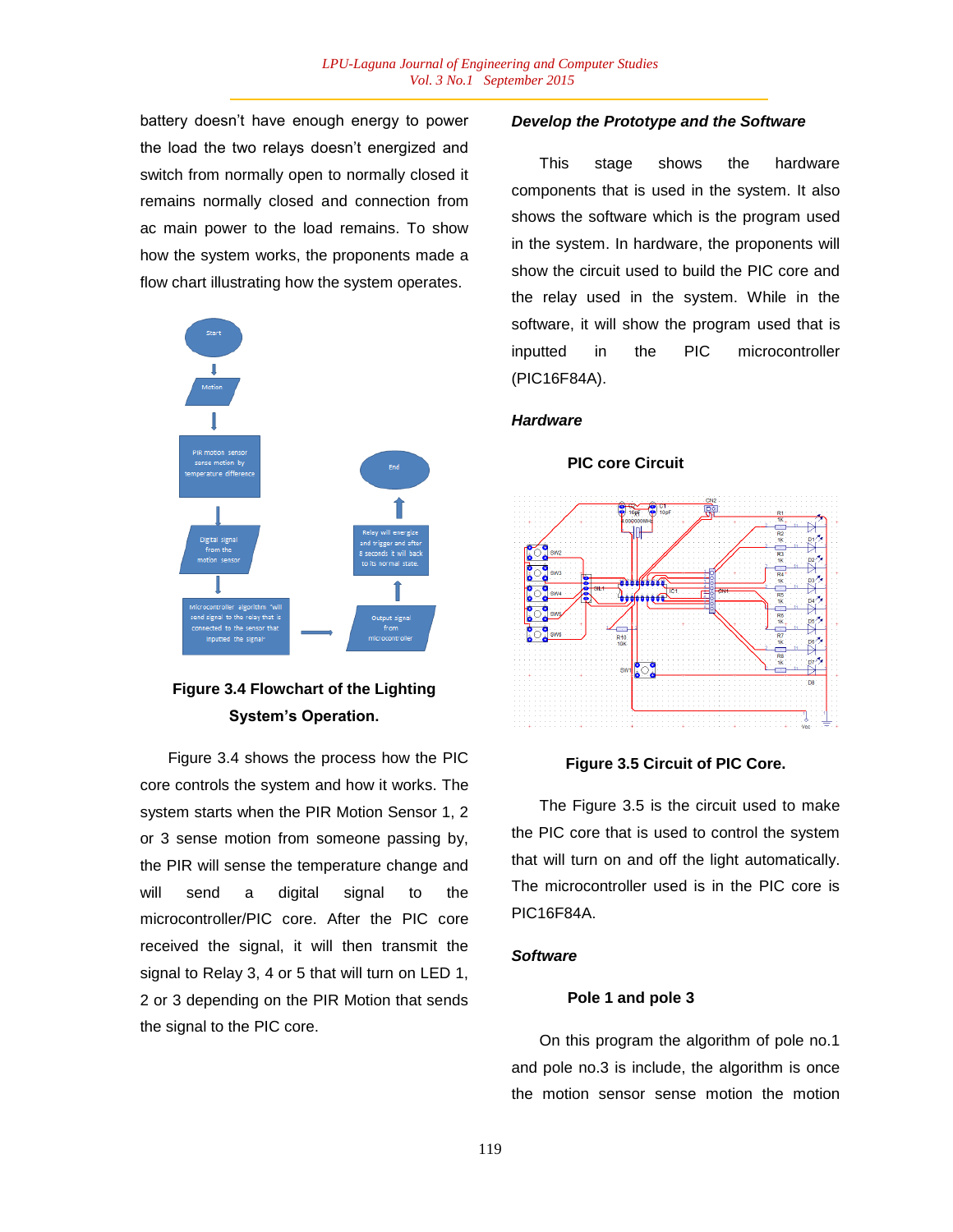sensor sends 3 seconds input signal to the PIC microcontroller and 5 seconds delay time to unenergized or to simply disconnect the relay and turn off the led. Total of 8 seconds delay time to turn off the led in every pole.

### **Timer**

The timer in this program is controlled timer. In every input the timer will counts. One input is equal to one hour.

### **Pole no. 2**

The algorithm of pole no. 2 is included in this program, once the motion sensor sense motion the motion sensor sends 3 seconds input signal to the PIC microcontroller and 5 seconds delay time to un-energized or to simply disconnect the relay and turn off the led. Total of 8 seconds delay time to turn off the led in every pole.

### **EXPERIMENTS AND ANALYSIS**

### **OF RESULTS**

The lighting system works when a user is passing by and will get sense by the motion sensor which will send a signal to microcontroller to trigger a relay to turn on a led bulb automatically. This test is used to test the system as a whole which will test if the power source, wiring, motion sensor, relay, bulb, microcontroller and program operates properly as one lighting system. The lighting system was test in three ways, users passing starting from Pole 1 to Pole 3, passing from Pole 3 to Pole1

and passing at Pole 1 & 3 at the same time having 15 trials each.

|         | <b>Table 4.1 Functionality Test Starting from</b> |  |  |  |  |
|---------|---------------------------------------------------|--|--|--|--|
| Pole 1. |                                                   |  |  |  |  |

|                  | Pole No. |                |   |
|------------------|----------|----------------|---|
| <b>Trials</b>    | 4        | $\overline{2}$ | 3 |
| 1                |          |                |   |
| $\overline{2}$   |          |                |   |
| $\overline{3}$   |          |                |   |
| 4                |          |                |   |
| 5                |          |                |   |
| 6                |          |                |   |
| 7                |          |                |   |
| 8                |          |                |   |
| $\boldsymbol{9}$ |          |                |   |
| 10               |          |                |   |
| 11               |          |                |   |
| 12               |          |                |   |
| $\overline{13}$  |          |                |   |
| $\overline{14}$  |          |                |   |
| $\overline{15}$  |          |                |   |

### **Table 4.2 Functionality Test Starting from Pole 3.**

|                  | Pole No. |                |   |
|------------------|----------|----------------|---|
| <b>Trials</b>    |          | $\overline{2}$ | 3 |
|                  |          |                |   |
| $\boldsymbol{2}$ |          |                |   |
| 3                |          |                |   |
| 4                |          |                |   |
| $\overline{5}$   |          |                |   |
| 6                |          |                |   |
| 7                |          |                |   |
| 8                |          |                |   |
| 9                |          |                |   |
| 10               |          |                |   |
| 11               |          |                |   |
| 12               |          |                |   |
| 13               |          |                |   |
| $\overline{14}$  |          |                |   |
| 15               |          |                |   |